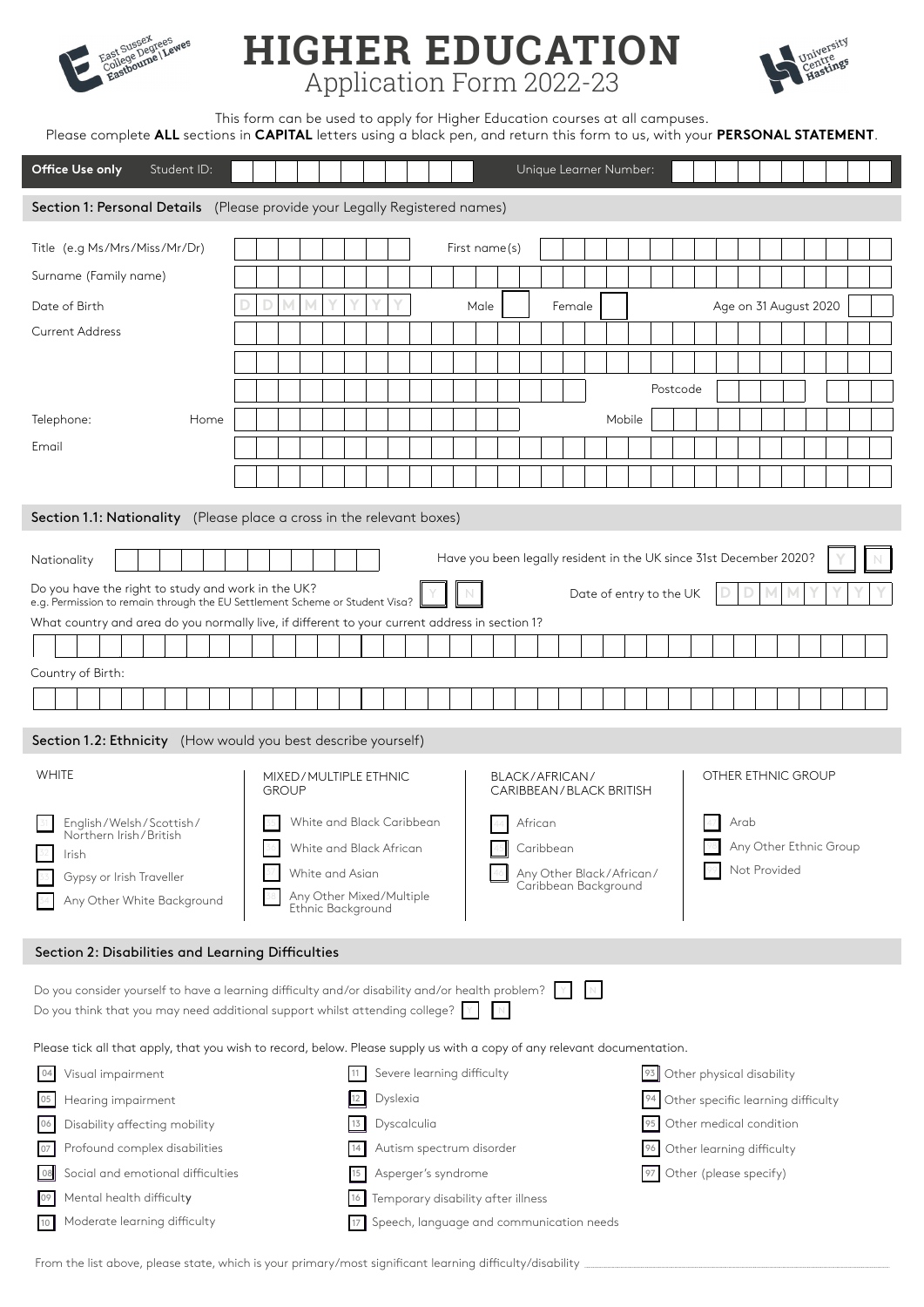## Section 3: Education and Training

Please list all the relevant qualifications you will have or will be taking before the start of the course. Continue on a separate sheet if necessary.

| <b>Qualifications</b><br>(e.g. GCSE,<br>A-Level) | <b>Awarding Body</b><br>(e.g. Edexcel)                              | Subject<br>(e.g. Maths)                                                                                                                                                                                                                                                                              | Date<br>Completed | Grade<br>(if completed) | Predicted<br>Grade<br>(if not yet<br>completed) |
|--------------------------------------------------|---------------------------------------------------------------------|------------------------------------------------------------------------------------------------------------------------------------------------------------------------------------------------------------------------------------------------------------------------------------------------------|-------------------|-------------------------|-------------------------------------------------|
|                                                  |                                                                     |                                                                                                                                                                                                                                                                                                      |                   |                         |                                                 |
|                                                  |                                                                     |                                                                                                                                                                                                                                                                                                      |                   |                         |                                                 |
|                                                  |                                                                     |                                                                                                                                                                                                                                                                                                      |                   |                         |                                                 |
|                                                  |                                                                     |                                                                                                                                                                                                                                                                                                      |                   |                         |                                                 |
|                                                  |                                                                     |                                                                                                                                                                                                                                                                                                      |                   |                         |                                                 |
|                                                  |                                                                     |                                                                                                                                                                                                                                                                                                      |                   |                         |                                                 |
|                                                  | Name of most recent school or college attended                      |                                                                                                                                                                                                                                                                                                      |                   |                         |                                                 |
| Course studied                                   |                                                                     |                                                                                                                                                                                                                                                                                                      |                   |                         |                                                 |
| When did you start?                              |                                                                     | When did you finish?                                                                                                                                                                                                                                                                                 |                   |                         |                                                 |
| Did you attend:                                  | Full-time education                                                 | Part-time education                                                                                                                                                                                                                                                                                  |                   |                         |                                                 |
|                                                  | Section 4: Your choice of course                                    |                                                                                                                                                                                                                                                                                                      |                   |                         |                                                 |
|                                                  |                                                                     |                                                                                                                                                                                                                                                                                                      |                   |                         |                                                 |
| <b>Course Code</b>                               | <b>Course Title</b>                                                 |                                                                                                                                                                                                                                                                                                      |                   | <b>Course Campus</b>    |                                                 |
| Start date                                       |                                                                     | $Y \mid$<br>E<br>$\mathbf R$<br>$\mathsf{A}$<br>Point of entry                                                                                                                                                                                                                                       |                   |                         |                                                 |
|                                                  | Section 5: How are you paying for your course fees?                 |                                                                                                                                                                                                                                                                                                      |                   |                         |                                                 |
|                                                  | Please tick the box below that best describes payment:              |                                                                                                                                                                                                                                                                                                      |                   |                         |                                                 |
|                                                  | Student Loan                                                        | Employer                                                                                                                                                                                                                                                                                             | Self-Funding      |                         |                                                 |
|                                                  |                                                                     | Section 6: Safeguarding Children, Young People and Vulnerable Adults                                                                                                                                                                                                                                 |                   |                         |                                                 |
|                                                  |                                                                     | East Sussex College Group is keen to support all students to help them succeed. For some careers you will need to declare all<br>criminal convictions including those that are spent. Doing this will not necessarily stop you being offered a place on a course.                                    |                   |                         |                                                 |
|                                                  |                                                                     | I have a criminal conviction and need to make a disclosure and have attached the information in a separate envelope                                                                                                                                                                                  |                   |                         |                                                 |
|                                                  | information may lead to your application/enrolment being withdrawn. | If you have attached an envelope with disclosures it will be given to the Head of Safeguarding who will make contact and may<br>ask you to come in for an interview to discuss. Please note: failing to complete this section or providing misleading or false                                       |                   |                         |                                                 |
| Section 7: Signature                             |                                                                     |                                                                                                                                                                                                                                                                                                      |                   |                         |                                                 |
| <b>Signature of applicant:</b>                   |                                                                     |                                                                                                                                                                                                                                                                                                      |                   |                         |                                                 |
|                                                  |                                                                     |                                                                                                                                                                                                                                                                                                      | Date signed       |                         |                                                 |
|                                                  |                                                                     | Data Protection and your personal information (how we use your personal information)                                                                                                                                                                                                                 |                   |                         |                                                 |
| www.escg.ac.uk/policies                          |                                                                     | Information processed in accordance with the Data Protection Act. East Sussex College Group will collect and process your personal data under<br>GDPR Article 6e (Public Task) in order for us to carry out our public task of providing education and training. The Privacy Policy can be found at: |                   |                         |                                                 |
|                                                  |                                                                     | Please tick the following boxes if you DO wish to be contacted about:<br>News/new courses/learning opportunities                                                                                                                                                                                     |                   | Surveys/research        |                                                 |
|                                                  |                                                                     | ONCE YOU HAVE FINISHED YOUR APPLICATION FORM AND ATTACHED YOUR PERSONAL STATEMENT, PLEASE RETURN TO:                                                                                                                                                                                                 |                   |                         |                                                 |
|                                                  | TO STUDY AN EASTBOURNE OR LEWES COURSE:                             | TO STUDY A HASTINGS COURSE:                                                                                                                                                                                                                                                                          |                   | OR EMAIL US:            |                                                 |
|                                                  | HE Admissions Team<br>East Sussex College Group, Cross Levels Way,  | HE Admissions Team<br>University Centre Hastings, Station Plaza,                                                                                                                                                                                                                                     |                   | helloHE@escg.ac.uk      |                                                 |

East Sussex College Group, Cross Levels Way, Eastbourne, BN21 2UF Station Approach, Hastings, TN34 1BA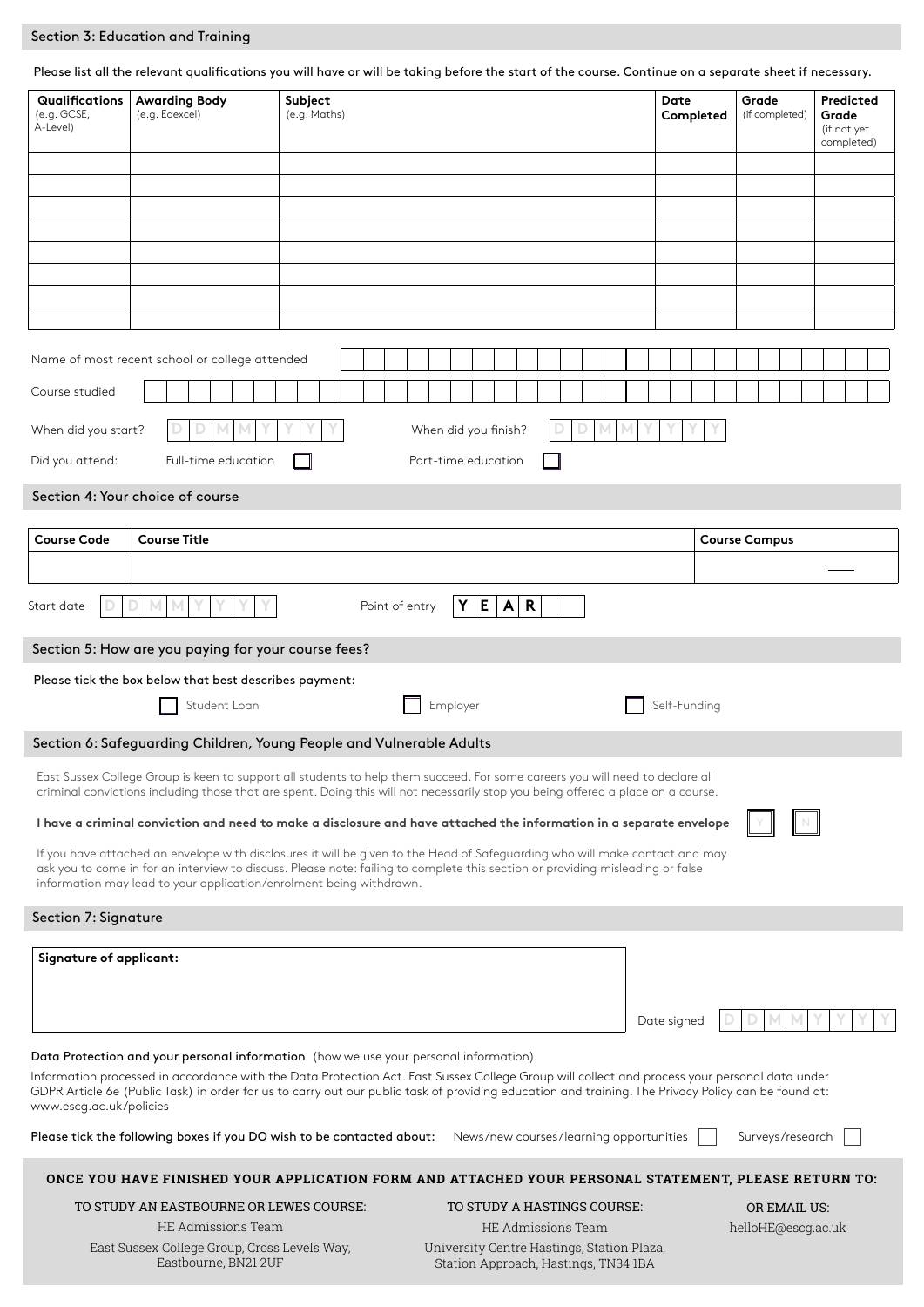

# **HIGHER EDUCATION** Personal Statement



This form can be used to write your Personal Statement.

You can either use **THIS FORM** to write 250+ words, or attach a **WORD DOCUMENT/PRINT OUT** to your Application Form.

| Office Use only<br>Student ID: | Unique Learner Number: . |  |  |
|--------------------------------|--------------------------|--|--|



We will also accept typed personal statements which you can print out and attach to your **Application Form**.